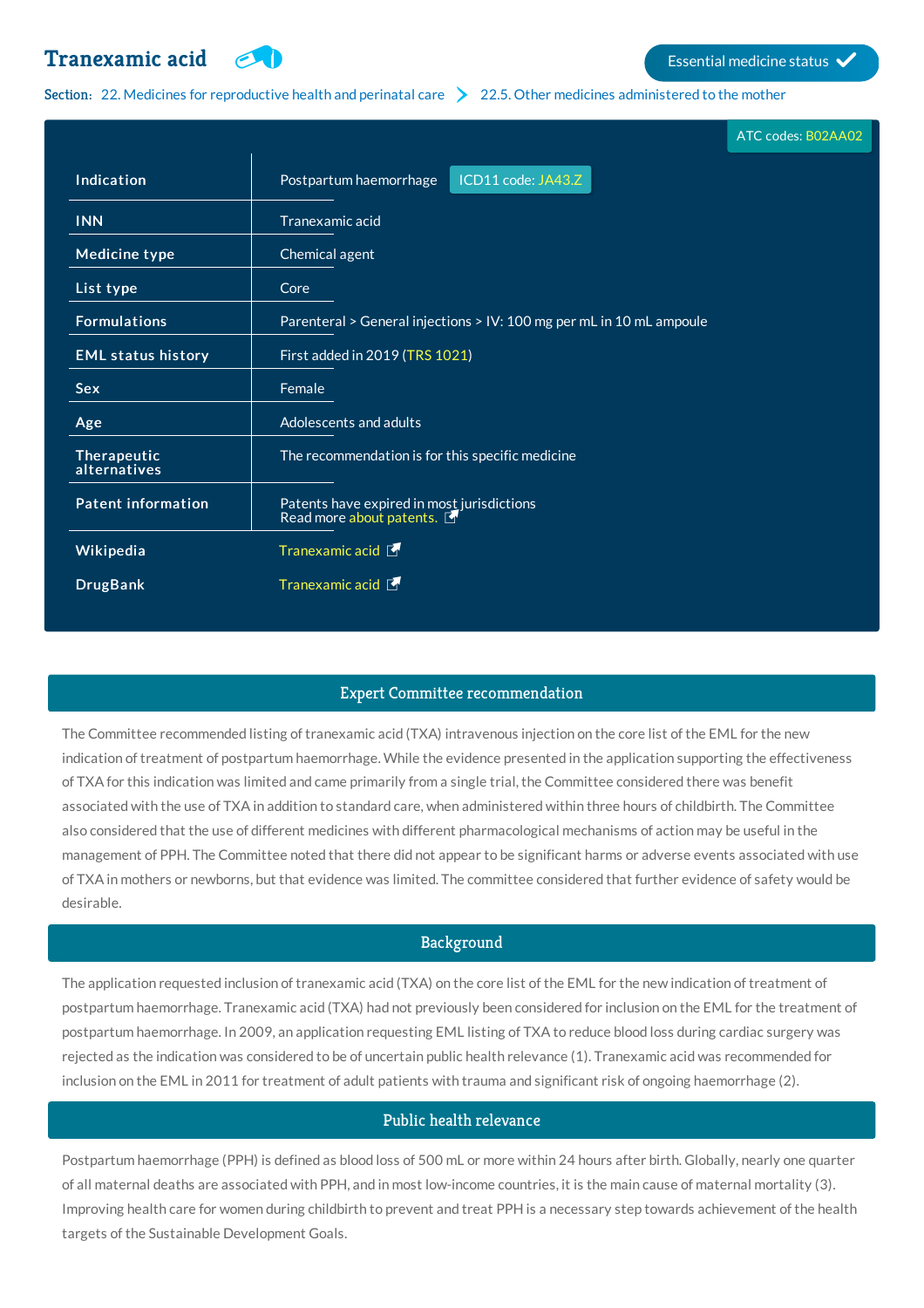#### **Benefits**

The application presented the findings of a Cochrane systematic review on antifibrinolytic drugs for treating primary PPH (4) that included two trials: WOMAN and Ducloy-Bouthors (5, 6), and GRADE tables extracted from the WHO recommendation on tranexamic acid for the treatment of PPH (7). For the comparison of TXA (plus standard care) versus standard care alone, there was moderate certainty evidence that TXA was associated with slightly reduced all cause maternal mortality (RR 0.88, 95%CI 0.74 to 1.05, not statistically significant) and maternal mortality due to PPH (RR 0.81. 95%CI 0.65 to 1.00). For maternal morbidity outcomes, moderate certainty evidence suggested little or no difference between treatment groups for any outcomes reported (respiratory failure: RR 0.87, 95%CI 0.67 to 1.12; seizure: two studies; RR 0.76, 95%CI 0.49 to 1.20; hepatic failure RR 0.96, 95%CI 0.58 to 1.60; cardiac failure: RR 0.95, 95%CI 0.73 to 1.23; renal failure: two studies; RR 1.09, 95%CI 0.85 to 1.39). Moderate certainty evidence suggests little or no difference between treatment groups for transfusion of blood products, with more than half of the women in both arms of the WOMAN trial receiving a transfusion (two studies; RR 1.00, 95%CI 0.97 to 1.03). Ducloy-Bouthors 2011 reported additional blood loss > 500 mL or > 1000 mL. Low quality evidence suggests TXA probably reduces blood loss > 500 mL (RR 0.50, 95%CI 0.27 to 0.93, 151 women). Although the direction of effect was the same for loss > 1000 ml, the study was insufficiently powered to demonstrate a difference between groups (4/77 women versus 8/74). There was high certainty evidence of no difference between treatment groups in the use of additional uterotonics (99.3% vs 99.1%, two studies; RR 1.00, 95%CI 1.0 to 1.0). High or moderate certainty evidence suggests there is probably little difference between treatment groups for most surgical interventions to control bleeding (hysterectomy (all): two studies; RR 1.01, 95%CI 0.88 to 1.17; ligature: RR 0.88, 95%CI 0.74 to 1.05; embolization: RR 0.82, 95%CI 0.42 to 1.62). High certainty evidence suggests laparotomy to control bleeding is reduced for women in the TXA group (0.8% vs 1.3%) (RR 0.64, 95%CI 0.49 to 0.85) while brace sutures are increased (RR 1.19, 95%CI 1.01 to 1.41). High certainty evidence suggests there is probably little or no difference in intrauterine tamponade (one study; RR 0.96, 95%CI 0.87 to 1.06) or manual removal of placenta: (one study; RR 0.95, 95%CI 0.87 to 1.04). Subgroup analysis examining treatment effect by mode of birth (vaginal or caesarean) suggests no clear difference in effect on maternal death (all causes) and maternal death due to PPH for type of birth (moderate certainty evidence). A sub-group analysis of the WOMAN trial investigated the effects of timing of TXA administration. There was a reduced risk of maternal mortality due to bleeding in women given TXA within three hours of delivery (RR 0·69, 95%CI 0·52 to 0·91; p=0·008) compared with women given TXA more than three hours after delivery (RR 1·07, 95%CI 0·76 to 1·51; p=0·70). Compared to the control group, women who received TXA within one hour of delivery had a similar risk of death (any cause) (RR 0.98, 95%CI 0.72 to 1.33), as did women receiving TXA more than three hours after delivery (RR 1.00, 95%CI 0.75 to 1.33). However, women receiving TXA between one and three hours after delivery were at reduced risk of death from all causes (RR 0.69, 95%CI 0.49 to 0.96). There were similar findings for the composite outcome of death or hysterectomy: within one hour (RR 1.08, 95%CI 0.91 to 1.28), more than three hours (RR 1.01, 95%CI 0.82 to 1.25) and between one and three hours (RR 0.80, 95%CI 0.63 to 1.00). Compared to the control group, women receiving TXA within one hour of delivery had reduced risk of laparotomy for bleeding (RR 0.48, 95%CI 0.29 to 0.79), as did women receiving TXA at one to three hours after birth (RR 0.54, 95%CI 0.31 to 0.95). Women receiving TXA more than three hours after birth were not at reduced risk of laparotomy for bleeding (RR 0.89, 95%CI 0.59 to 1.35). In summary, there is evidence that TXA is associated with benefits in reducing maternal deaths due to bleeding and reducing the need for laparotomy to stop bleeding. Treatment within three hours of delivery appears to optimize benefits.

#### **Harms**

The application presented the findings of a Cochrane systematic review on antifibrinolytic drugs for treating primary PPH (4) which included two trials – WOMAN and Ducloy-Bouthors (5, 6), and GRADE tables extracted from the WHO recommendation on tranexamic acid for the treatment of PPH (7). Moderate certainty evidence suggests there is probably little or no difference between treatment groups for thromboembolic events (any maternal thromboembolic event: RR 0.88, 95%CI 0.54 to 1.43; deep venous thrombosis: two studies; RR 0.62, 95%CI 0.20 to 1.88; pulmonary embolism RR 0.85, 95%CI 0.44 to 1.61; myocardial infarction: RR 0.66, 95%CI 0.11 to 3.97; stroke: RR 1.33, 95%CI 0.46 to 3.82). Available neonatal outcome data were limited (data from WOMAN trial only). There were no neonatal thromboembolic events and no clear differences in deaths in breastfed neonates (eight deaths with TXA vs seven deaths with placebo) in the WOMAN trial. Available data on longer-term outcomes was limited (data from the WOMAN trial only). Outcomes in the WOMAN trial were measured up to hospital discharge or 42 days if still in hospital. There was no information on longer-term outcomes in women or babies. On balance, there does not appear to be evidence of maternal or newborn harms, or significant side-effects. While no difference in newborn thromboembolic events were seen, in the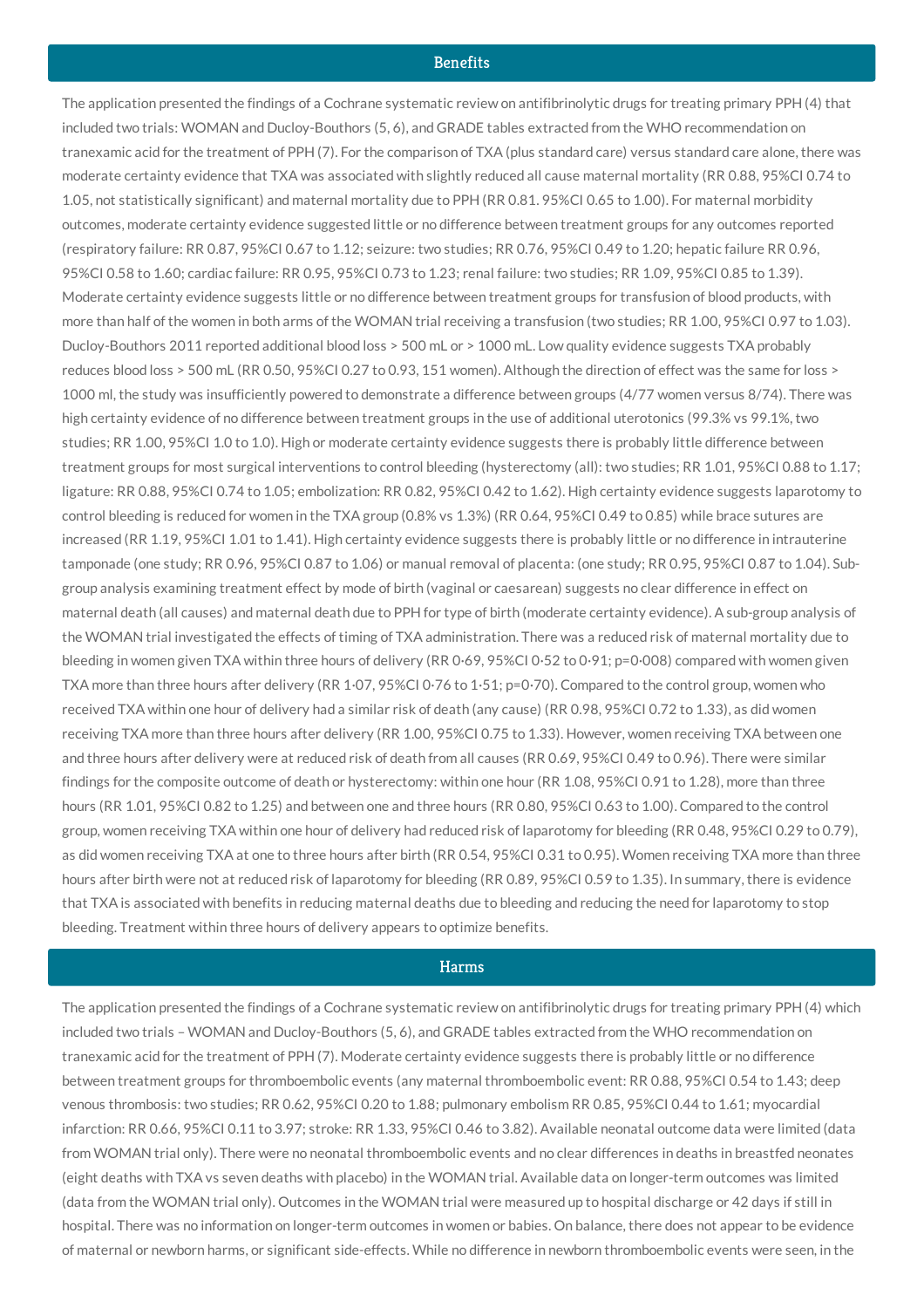WOMAN trial most women and babies were followed until discharge from the health facility, thus this evidence is more likely representative of the first few days after birth.

# Additional evidence

#### N/A

### Cost / cost effectiveness

Research evidence on cost-effectiveness of TXA can be extrapolated from cost-effectiveness analysis of TXA for bleeding trauma patients (9). The study found that administering TXA to bleeding trauma patients within three hours of injury saved an estimated 372, 315 and 755 life-years (LYs) per 1 000 trauma patients in Tanzania, India and the United Kingdom respectively. The cost of giving TXA to 1000 patients was US\$ 17 483 in Tanzania, US\$ 19 550 in India and US\$ 30 830 in the UK. The incremental cost of giving TXA versus not giving TXA was US\$ 18 025 in Tanzania, US\$ 20 670 in India and US\$ 48 002 in the United Kingdom. The estimated incremental cost per LY gained of administering TXA is US\$ 48, US\$ 66 and US\$ 64 in Tanzania, India and the United Kingdom respectively. Early administration of TXA to bleeding trauma patients is likely to be highly cost effective in low-, middleand high-income settings. The cost of TXA varied between settings, with an approximated range of US\$ 1.00 to US\$ 5.70 per gram. The use of TXA may also reduce subsequent costs related to surgical procedures for PPH treatment (such as laparotomy) as well as any complications associated with surgery. Out-of-pocket costs to individual women might be higher when TXA is added to standard care for PPH in settings where women incur financial costs for birth.

# WHO guidelines

In 2012, WHO published 32 recommendations for the prevention and treatment of PPH, including a weak recommendation on the use of TXA for treatment of PPH if oxytocin and other uterotonics fail to stop bleeding of if it is thought that bleeding may be partly due to trauma (8). In 2017, in response to important new evidence, the existing WHO recommendation on the use of TXA for PPH treatment was updated to recommend early use of intravenous TXA within three hours of birth in addition to standard care for women with clinically diagnosed PPH following vaginal birth or caesarean section (strong recommendation, moderate quality of evidence) (7). In making this updated recommendation, the Guideline Development Group (GDG) also made the following remarks (7): "Based on the dosing regimen used in the WOMAN trial, the GDG supports the administration of tranexamic acid (TXA) at a fixed dose of 1 g (100 mg/mL) intravenously (IV) at 1 mL per minute (i.e. administered over 10 minutes), with a second dose of 1 g IV if bleeding continues after 30 minutes, or if bleeding restarts within 24 hours of completing the first dose. I The WOMAN trial defined "clinically diagnosed postpartum haemorrhage" as clinically estimated blood loss of more than 500 mL after a vaginal birth or 1000 mL after caesarean section, or any blood loss sufficient to compromise haemodynamic stability. *B* Based on evidence from the WOMAN trial, the reference point for the start of the 3-hour window for starting TXA administration is time of birth. If time of birth is unknown, the best estimate of time of birth should be used as the reference point. As most deaths due to PPH occur within the first 2 to 3 hours after birth, it is critical that TXA is given as soon as possible to achieve clinical benefits. *Analysis* of the effects of timing of administration in the WOMAN trial, as well as an individual patient data (IPD) meta-analysis of 40 138 bleeding patients (including WOMAN trial participants), indicates that TXA administration beyond 3 hours does not confer any clinical benefit. Furthermore, the point estimates of effect of TXA use beyond 3 hours on death for trauma or after PPH were both in the direction of harm, albeit not statistically significant for women with PPH. In view of this evidence, the GDG does not support the use of TXA more than 3 hours after birth. *Administration of TXA should be considered as part of the standard PPH treatment package.* Standard care in the context of this recommendation includes routine care for PPH treatment, including fluid replacement, medical (uterotonics), monitoring of vital sighs, nonsurgical (e.g. bimanual compression, intrauterine balloon tamponade, nonpneumatic antishock garment, aortic compression) and surgical interventions (e.t., brace sutures, arterial ligation, or hysterectomy) in accordance with WHO guidelines or adapted local PPH treatment protocols. **II TXA should be used in all cases of PPH**, regardless of whether the bleeding is due to genital tract trauma or other causes. **I** The use of TXA should be avoided in women with a clear contraindication to antifibrinolytic therapy (including TXA) (e.g. a known thromboembolic event during pregnancy). II This recommendation applies only to IV use. The evaluation of benefits and potential harms of other routes of TXA administration is a research priority. **Regardless of the level of health system resources**, TXA should be recognized as a life-saving intervention and be made readily available for the management of PPH in settings where emergency obstetric care is provided."